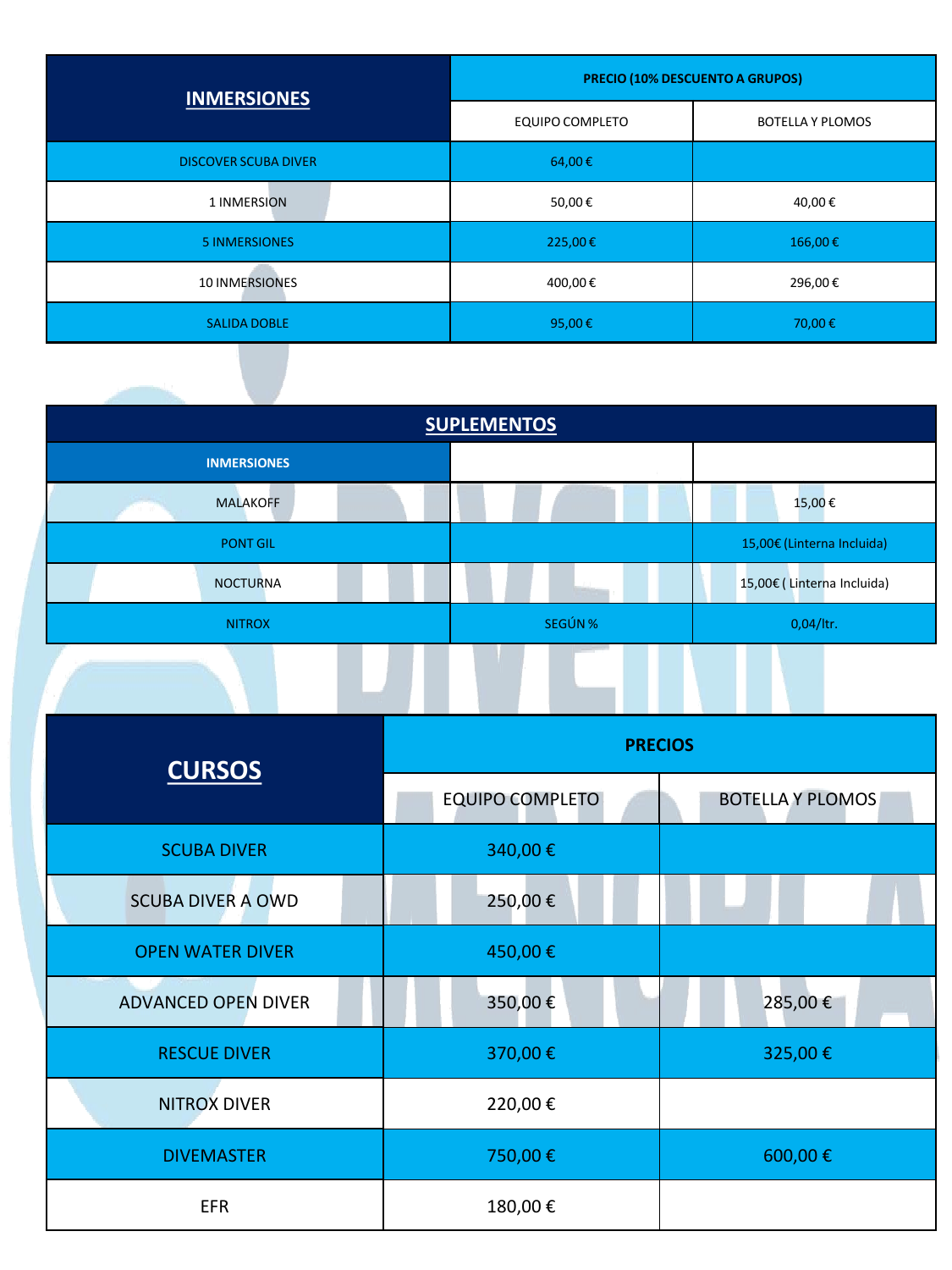| <b>ALQUILER DE BOTELLAS</b> |                 |  |
|-----------------------------|-----------------|--|
| <b>BOTELLA</b>              | <b>CLIENTES</b> |  |
| 5 LTRS.                     | 8,00€           |  |
| 7 LTRS.                     | $10,\!00$ $\in$ |  |
| 10 LTRS.                    | 13,00€          |  |
| <b>12 LTRS.</b>             | 15,00€          |  |
| 15 LTRS.                    | 18,00€          |  |
| <b>18 LTRS.</b>             | 21,00€          |  |
| <b>CARGAS</b>               |                 |  |
| <b>BOTELLA</b>              | <b>CLIENTES</b> |  |
| 5 LTRS.                     | 2,50€           |  |
| 7 LTRS.                     | 3,50€           |  |
| <b>10 LTRS.</b>             | 5,00 €          |  |
| <b>12 LTRS.</b>             | 6,00 €          |  |
| <b>15 LTRS.</b>             | 7,50€           |  |
| 18 LTRS.                    | 9,00€           |  |